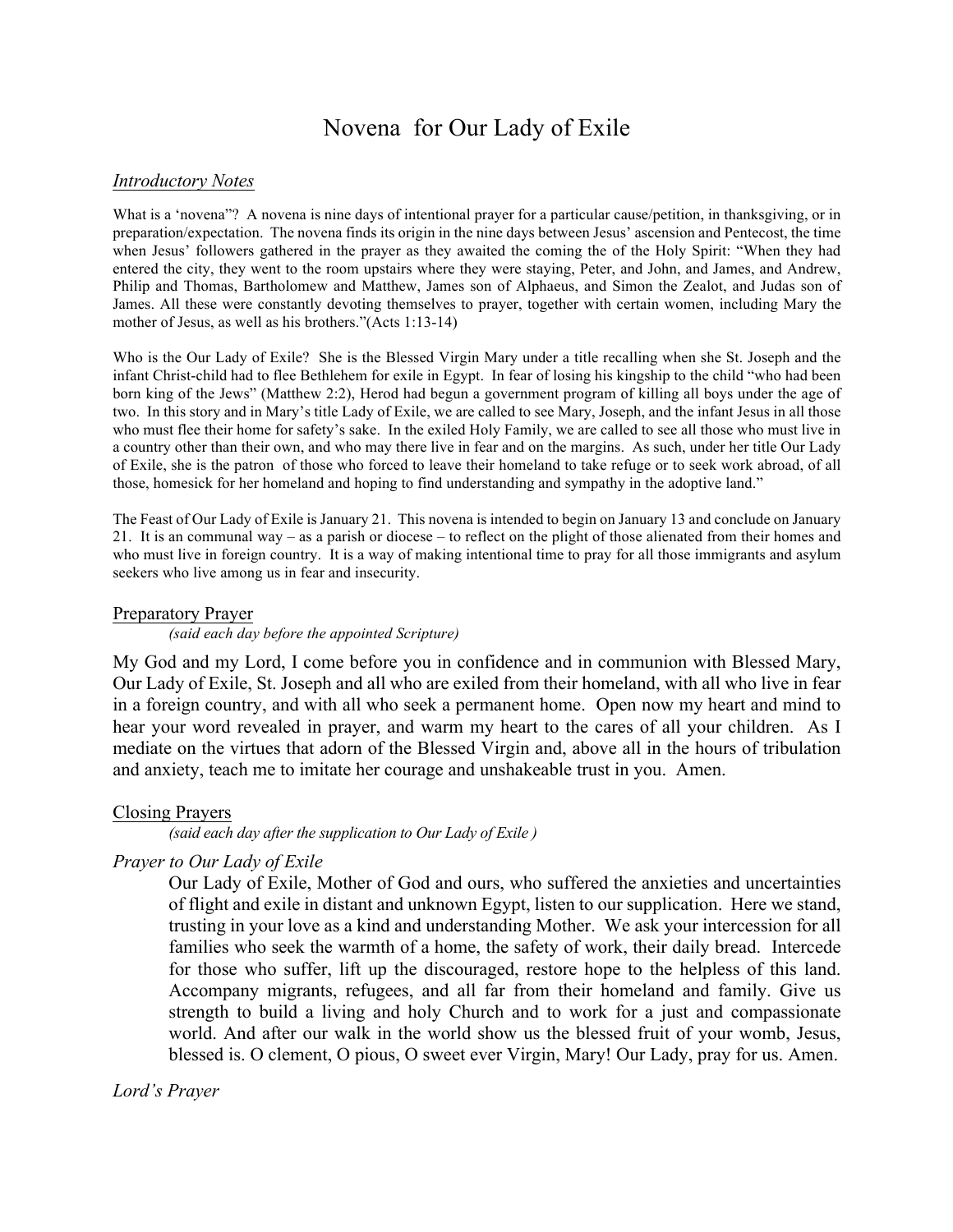*Hail Mary* (seven times in memory of the seven years that the Holy Family remained in exile) Hail Mary, full of grace, the Lord is with you. Blessed art thou amongst women, and blessed is the fruit of thy womb, Jesus. Holy Mary, Mother of God, pray for us sinners, now and at the hour of our death. Amen.

# *Invocations*

Jesus, have mercy on us

Our Lady, Virgin of the Exile, grant comfort to us.

Glorious Patriarch, St. Joseph, intercede for us

First Day: For the Grace to Seek Jesus *Preparatory Prayer*

# *Scripture*

In the time of King Herod, after Jesus was born in Bethlehem of Judea, wise men from the East came to Jerusalem, asking, "Where is the child who has been born king of the Jews? For we observed his star at its rising, and have come to pay him homage. (Matthew 2:1-2)

### *Reflection*

The shepherds visit the infant Jesus in the manger. The Wise men come from the east to adore him. They recognize the divine child in the midst of an ordinary stable, an ordinary home, and an ordinary family. They recognize him among those for whom no room has been made.

# *Supplication*

O Mary, Our Lady of Exile, open my eyes to search for Jesus in humblest and most ordinary.

*Closing Prayers*

Second Day: For the Church and her Leaders *Preparatory Prayer*

#### *Scripture*

When King Herod heard this, he was frightened, and all Jerusalem with him; and calling together all the chief priests and scribes of the people, he inquired of them where the Messiah was to be born. They told him, "In Bethlehem of Judea; for so it has been written by the prophet." (Matthew 2:3-5)

#### *Reflection*

News of Christ's birth frightens the King Herod, and he seeks support from the religious authorities. In their willingness to please the King the priests and scribes give him the information he seeks, using their sacred texts to do so.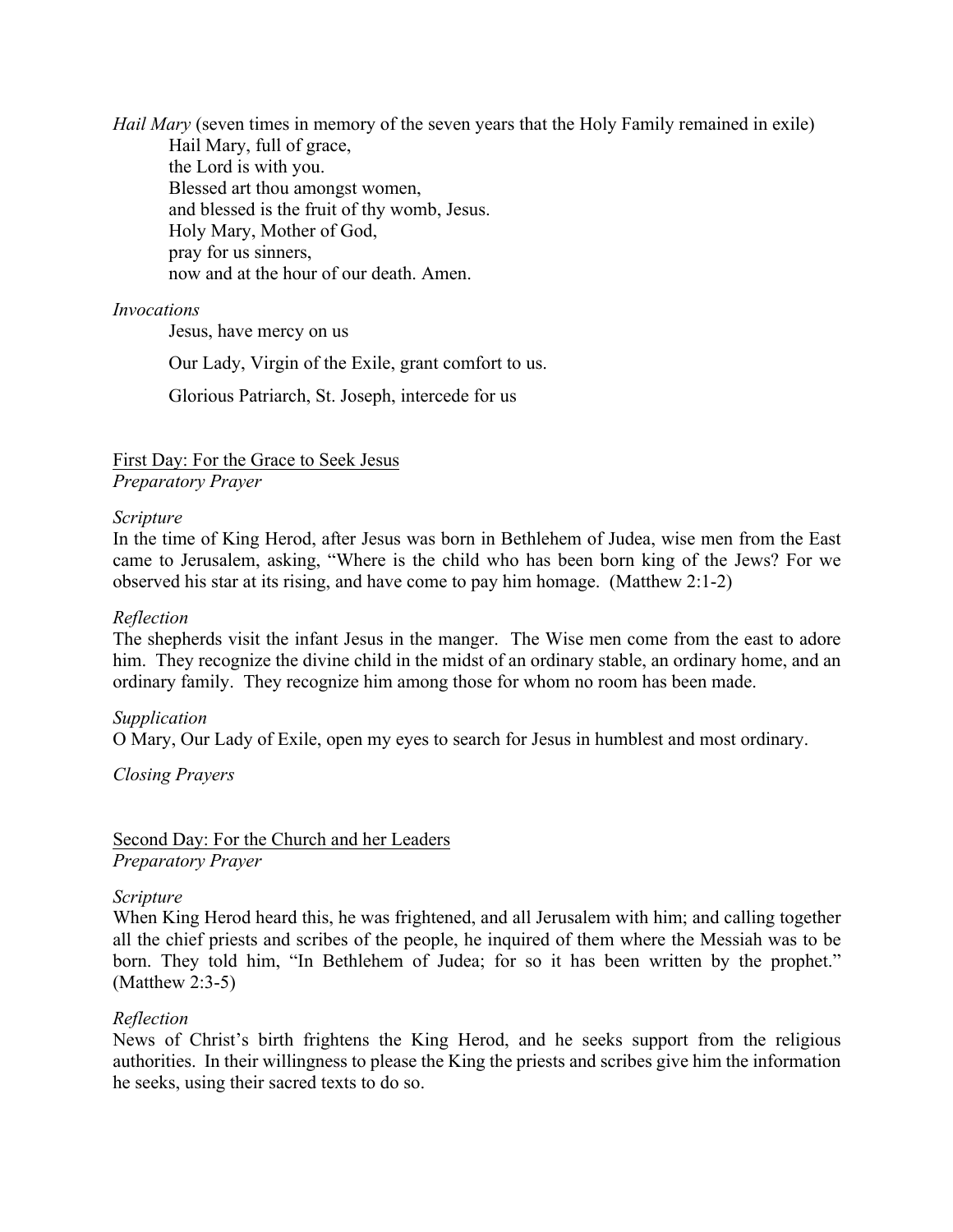# *Supplication*

O Mary, Our Lady of Exile, preserve the Church in integrity and guide her in faithfulness and truth.

### *Closing Prayers*

# Third Day: For this Nation and its Leaders *Preparatory Prayer*

### *Scripture*

Then Herod secretly called for the wise men and learned from them the exact time when the star had appeared. Then he sent them to Bethlehem, saying, "Go and search diligently for the child; and when you have found him, bring me word so that I may also go and pay him homage." (Matthew 2:7-8)

# *Reflection*

Apparently, Herod shows pious interest in the Jesus, but is really hiding sinister intentions. His generosity and hospitality does not extend beyond his own self-interest and self-preservation. As a king he seeks only facile security and safety.

### *Supplication*

O Mary, Our Lady of Exile, guide this nations and its leaders in the ways of justice and truth that honor the dignity of every human person.

*Closing Prayers*

Fourth Day: For All Those in Positions of Authority *Preparatory Prayer*

# *Scripture*

When they had heard the king, they set out; and there, ahead of them, went the star that they had seen at its rising, until it stopped over the place where the child was. When they saw that the star had stopped, they were overwhelmed with joy. On entering the house, they saw the child with Mary his mother. (Matthew 2:9-11*a*)

# *Reflection*

After days and miles of traveling, the wise men enter into the dwelling of the Holy Family and see the truth and light they have longed and for which they searched, revealed in Jesus. They were not daunted by the journey's challenges nor by the arduous work required to discover the divine.

# *Supplication*

O Mary, Our Lady of Exile, keep all those in authority from the allure of cheap and easy answers.

# *Closing Prayers*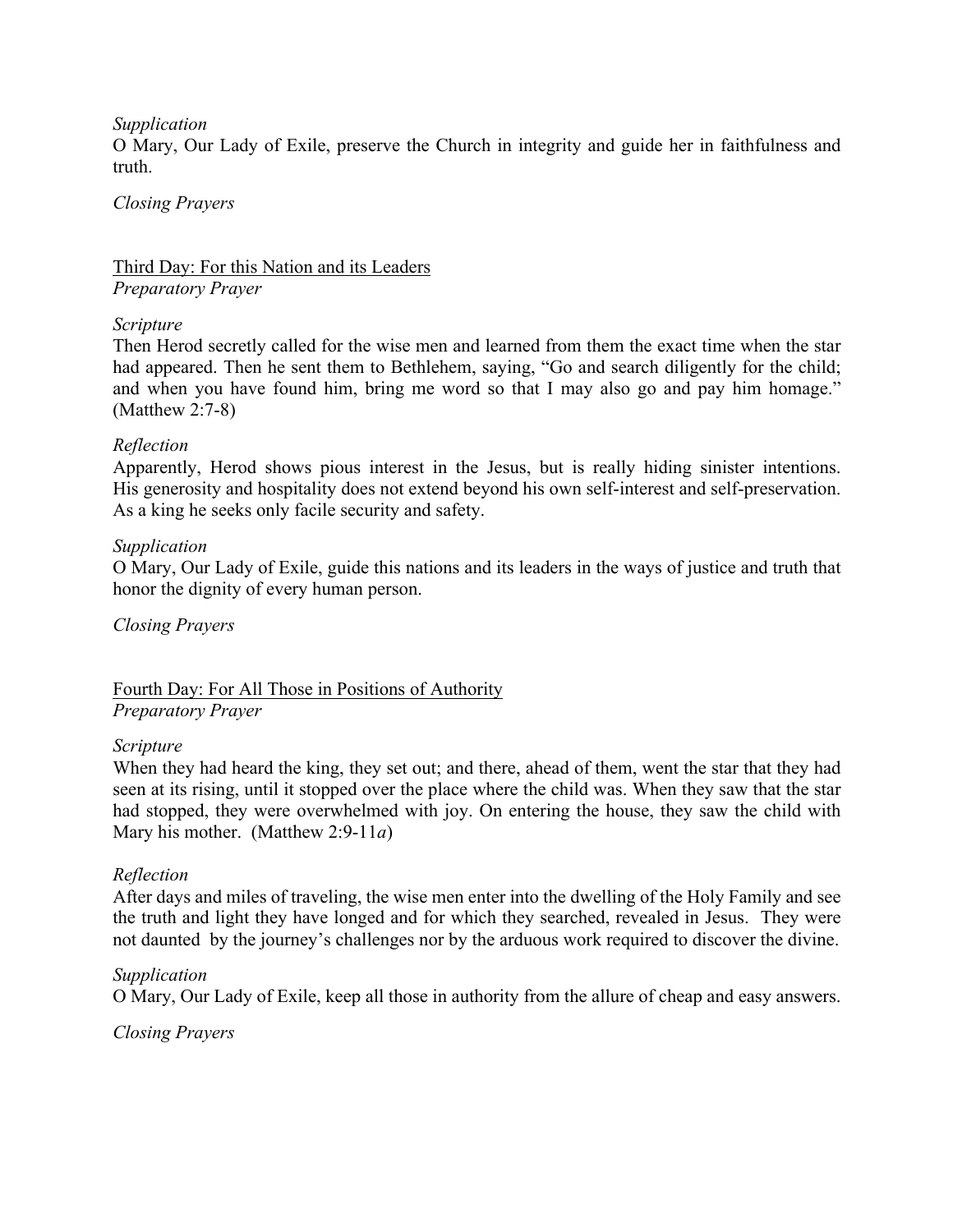# Fifth Day: For All Parents and Caregivers

*Preparatory Prayer*

# *Scripture*

And having been warned in a dream not to return to Herod, the wise men left for their own country by another road. Now after they had left, an angel of the Lord appeared to Joseph in a dream and said, "Get up, take the child and his mother, and flee to Egypt, and remain there until I tell you; for Herod is about to search for the child, to destroy him." (Matthew 2:12-13)

# *Reflection*

Joseph undoubtedly awakened Mary and the baby Jesus in the middle of the night. His was the responsibility of their care and safekeeping. To ensure both, he takes the risk to leave their homeland secretly and move to a foreign country.

# *Supplication*

O Mary, Our Lady of Exile, strengthen all parents raising children in the midst of violence and fear.

# *Closing Prayers*

# Sixth Day: For Those Traveling in Search of a Safe Home *Preparatory Prayer*

# *Scripture*

Then Joseph got up, took the child and his mother by night, and went to Egypt, and remained there until the death of Herod. This was to fulfill what had been spoken by the Lord through the prophet. (Matthew 2:14-15*a, b*)

# *Reflection*

Joseph and Mary, along with Jesus, made the dangerous and difficulty journey from Judea to Egypt. Fleeing violence and danger at home they risked life in a foreign country as aliens and strangers

# *Supplication*

O Mary, Our Lady of Exile, keep safe all who live in fear and persecution, all who flee their homeland in hopes of finding safety for themselves and their families.

# *Closing Prayers*

# Seventh Day: For Those Living Amongst Violence and Danger *Preparatory Prayer*

# *Scripture*

When Herod saw that he had been tricked by the wise men, he was infuriated, and he sent and killed all the children in and around Bethlehem who were two years old or under, according to the time that he had learned from the wise men. (Matthew 2:17)